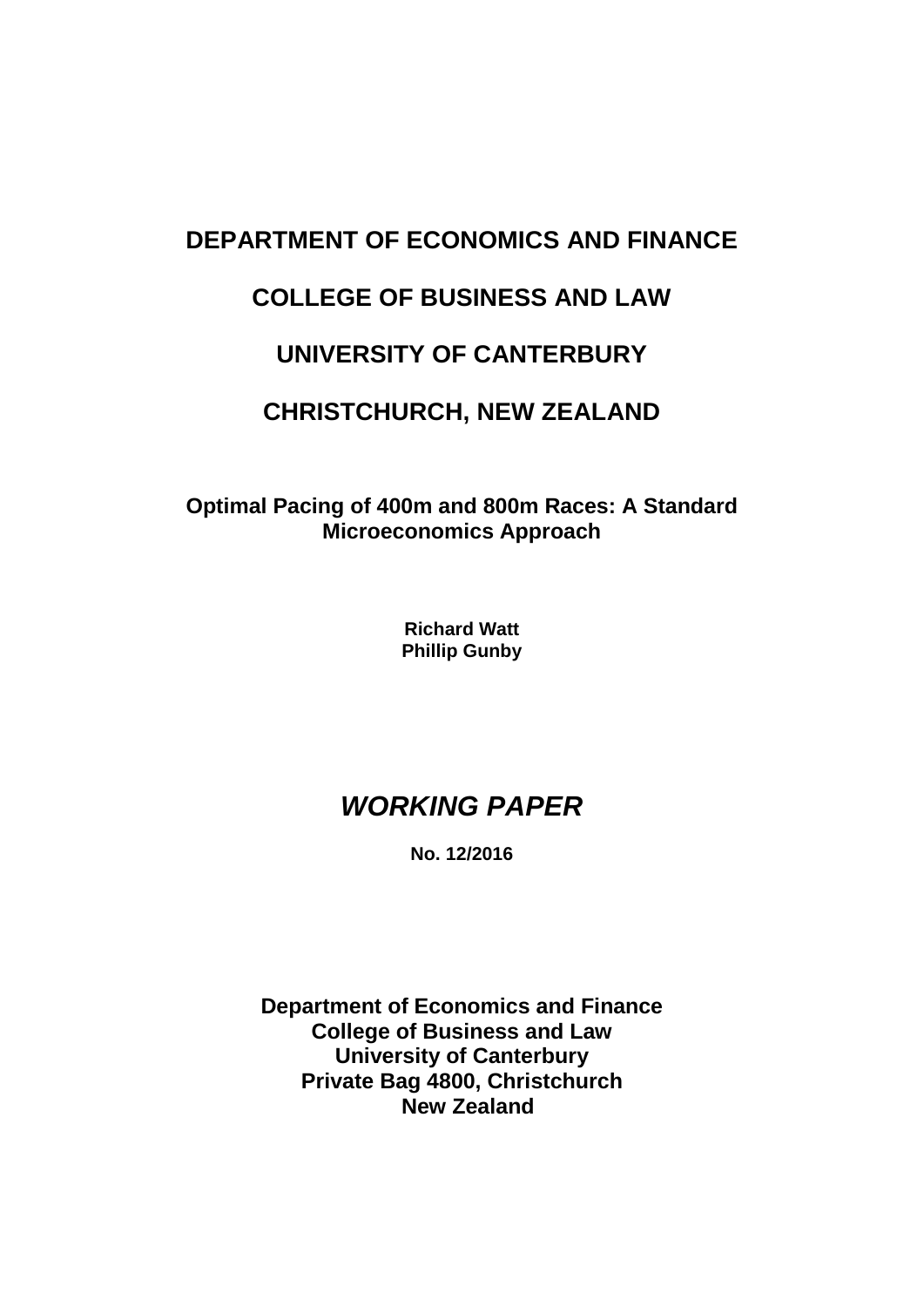## **WORKING PAPER No. 12/2016**

#### **Optimal Pacing of 400m and 800m Races: A Standard Microeconomics Approach**

**Richard Watt\*1 Phillip Gunby1**

#### March 2016

**Abstract:** The optimal way for an athlete to run 400m and 800m races has long been debated by athletes, coaches, and more recently by physicists and applied mathematicians. These two particular running events are different from both shorter and longer races, due to their emphasis upon an athlete's lactate system. If the first part of the race is run either too quickly (in which case the fatigue that is generated makes the second half of the race both slow and painful) or too slowly (in which case even though the second half will be fast, it cannot make up for the time lost earlier on),<sup>2</sup> the total time for the entire distance will not be as fast as it could otherwise have been. In this paper we discuss this choice problem in a standard microeconomic setting, and we solve for the optimal "split" times for the first and second half of the race.

**Keywords:** constrained optimization, microeconomics, athletics

<sup>1</sup> Department of Economics and Finance, University of Canterbury, Christchurch, NEW ZEALAND

<sup>2</sup>There are a great many examples of an athlete going too fast too early and losing because of extreme fatigue towards the end, but somewhat fewer of the opposite. However one very ellocuent portrail of a runner going out too slowly is given by Harold Abrahams, who, after having over exerted at the start of the semi-finals of the 200m at the 1924 Olympics, only to tire excessively at the end of that race, decided to run the final with the opposite tactic. In his own words "I had a theory that I would reserve some of my speed for the last 100 yards, and I reserved so much that I finished up far down the course, with more than half of my money to spend and the bar closed." (cited from Ryan (2011), pg. 157).

\* Corresponding Author: Richard Watt, Email: richard.watt@canterbury.ac.nz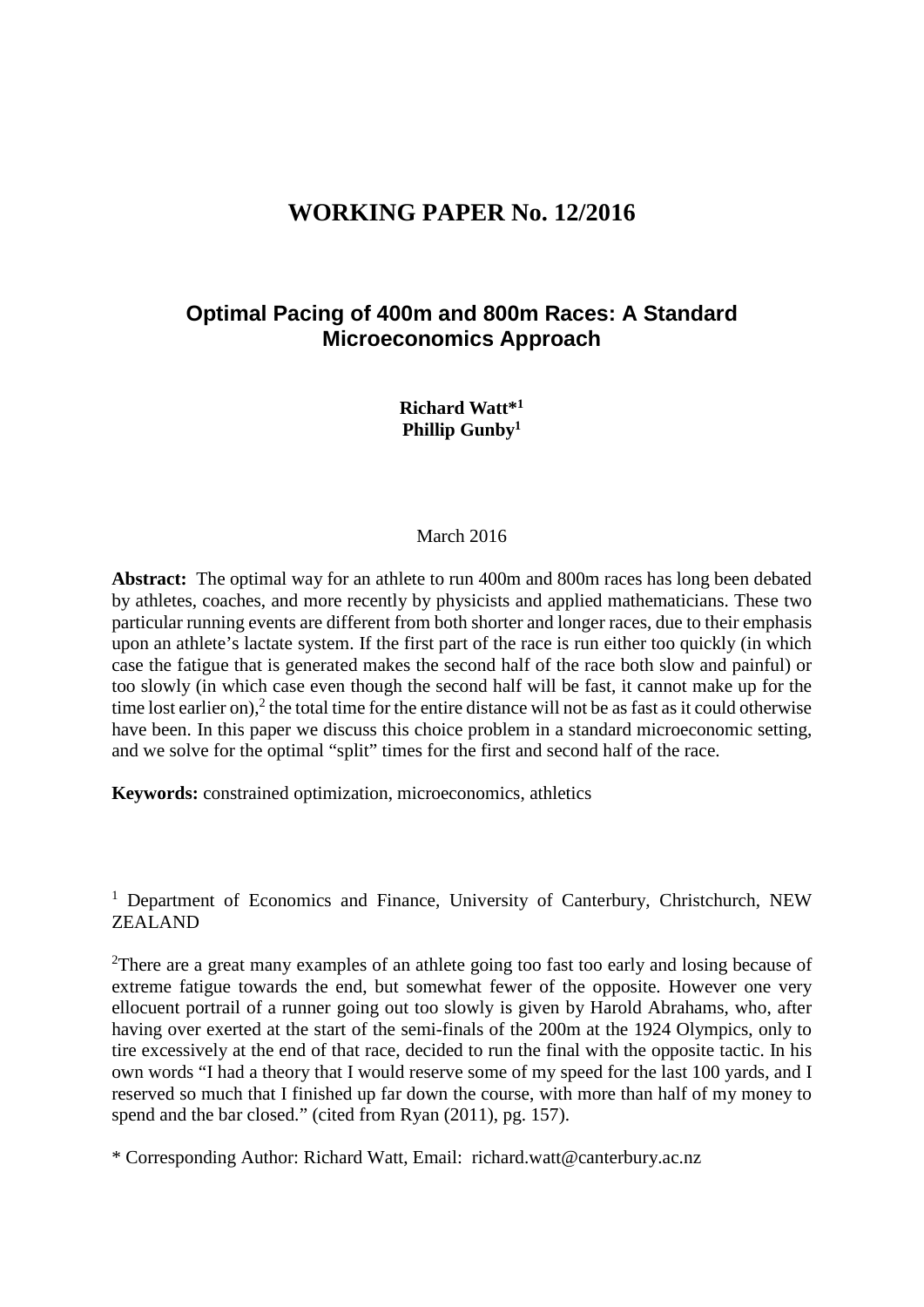# Optimal pacing of 400m and 800m races

"Do you not know that in a race all the runners run, but only one gets the prize? Run in such a way as to get the prize." 1 Corinthians 9:24

# 1 Introduction

There is a now quite established literature on the mathematics of the optimal speed profile of running races (see, for example, Keller 1974, Woodside 1991, and Reardon 2013).3 The interesing cases occur at the 400m and 800m distances (respectively, one and two laps of an athletics track), with races at distances either shorter than 400m or longer than 800m being uncontroversially run at even pace. The one and two lap races are different because of the extreme lactic component that is involved in running these distances (for a very clear discussion of this point, see Prentergast 2002). The overriding conclusion of the mathematical literature is that the "optimal" profile for 400m and 800m races involves initial acceleration up to a maximal speed, which is reached early on in the race, and then constant deceleration over the remainder of the distance. The latest in this line of research is the paper by Reardon (2013), who (following the earlier work of Keller 1974 and Woodside 1991) uses dynamic optimization techniques to derive an optimal pacing strategy for both the 400m and the 800m races that returns race profiles that are extremely similar to the actual pacing strategies used in both of the current world-record runs over these two distances. In both cases, the optimal profile is characterized by continual deceleration after an initial top speed has been reached early on in the race.

There are, however, major drawbacks with the dynamic optimization methodology. First and foremost, it is not individualized, and so if it is true that different athletes (as characterized by different physiological systems) should use a different optimal race profile, any one optimal profile is not likely to be optimal for more than only a few athletes. Furthermore, no guidance is given as to how each individual athlete should determine the appropriate values of the parameters that are involved in the models, and so calculating the individual optimal

<sup>3</sup>See also the (currently) unpublished work of Whitt (2009) and Aftalion and Bonnans (2013). The use of mathematics to study athletic performances in running races was pioneered in the decade of the 1920s by the English scientist A.V. Hill (winner of the 1922 Nobel Prize in Physiology or Medicine, not to be confused with his contemporary, the English athlete A.G. Hill, who won the 800m and 1500m gold medals at the 1920 Olympics).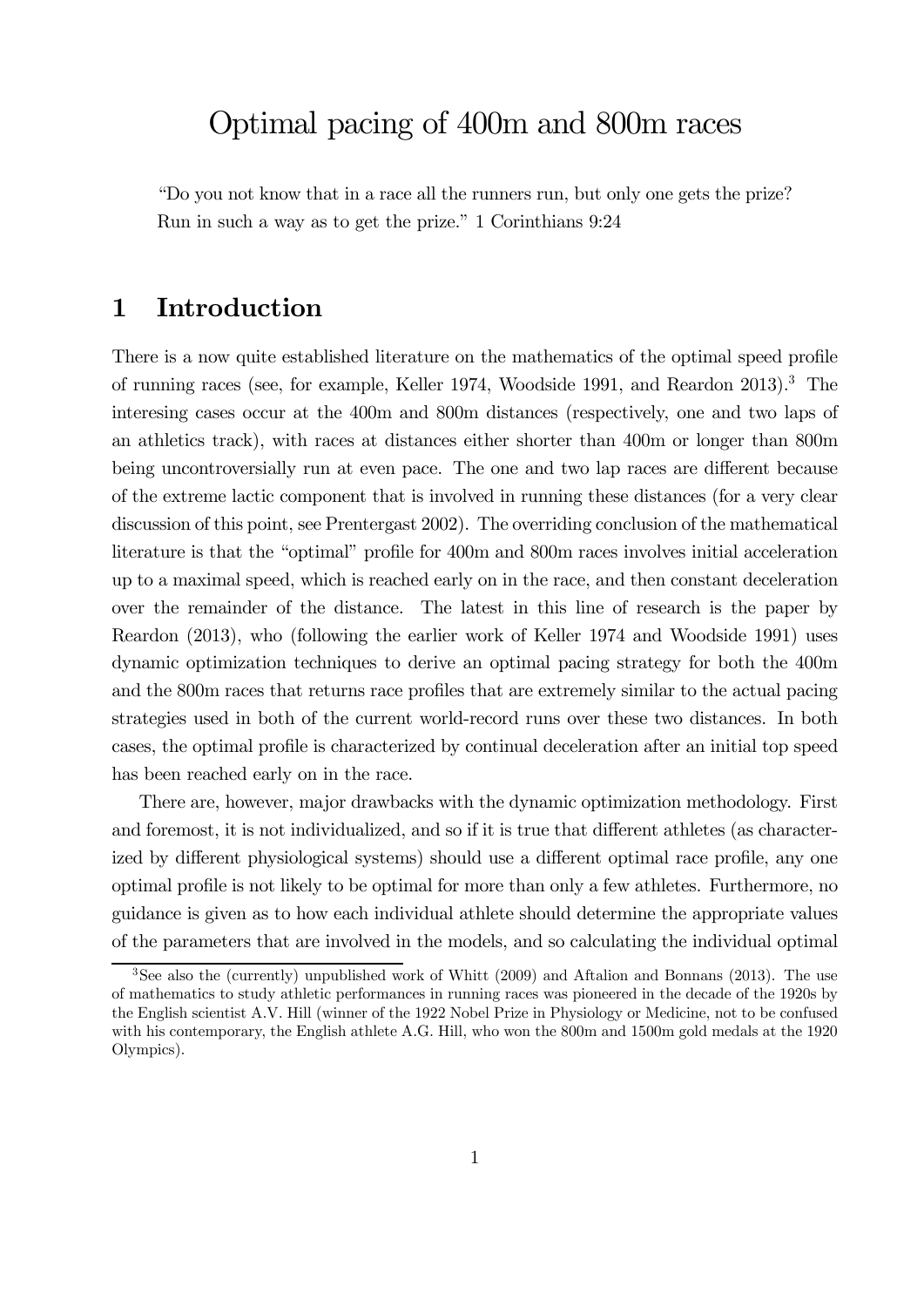profile becomes largely impossible.<sup>4</sup> To illustrate this point, imagine that a17 year-old highschool athlete, who has up to that point been running long-distance events, wants to know how he should best run 400m and 800m races. Looking to the way elite athletes (e.g. worldrecord holders) have run in the past gives very little information, since those elite athletes are specialists in these shorter distance events, and very likely have different physiological characteristics. Specifically, the elite athletes are in those shorter events because they have a natural advantage in speed, whereas our high-school athlete's advantage is more likely to be in endurance. Second, the dynamic optimization technique is by nature very complicated, and largely unusable by coaches and athletes, who are looking for a practical answer to the question of how to distribute effort to the race. Coaches and athletes are unlikely to be interested in knowing the optimal profile function, which would dictate the speed to be run for every separate continuous point along the distance, but rather they only want to know the optimal times that should be achieved at given discrete points along the way, normally, for example, the half-way point, or perhaps the time for each full lap of the track in longer races. The dynamic optimization methodology is overly complex, and static optimization could be used to enhance the practicality of the exercise.

The optimal distribution of effort to a race distance is quite clearly a problem in constrained decision making (with the objective being the total time taken for the run, and the constraints being those imposed by the athlete's phisiological characteristics), and as such, it is very natural to study it in a standard microeconomics setting. Never-the-less, the present paper is the first to approach the problem in this way. We apply standard microeconomics techniques, involving constrained optimisation, to consider the optimal distribution of pace to a given distance to be run,  $d$ , when the objective is to minimize the total time taken in the run. In contrast to the existing literature, we do not use dynamic optimization to find an optimal pacing function, but rather we concentrate on finding the optimal split times for the first and second halves of the distance to be run. We also want to attempt to provide, in as far as is possible, a methodology that has practical use for coaches and athletes. To that end, our methodology is focused on only one parameter, the value of which summarises the fundamental physiological characteristics of the athlete in as far as the lactic component of running is concerned, and which can be estimated with relative ease for actual individual athletes.

The paper is, above all, interested in the conclusion of the existing literature that the optimal way for an athlete to run the distances of 400m and 800m is to employ a profile

<sup>4</sup>The existing models of optimal race strategies rely upon calibration with known world-record performances to populate the model with parameter values. It is doubtful that the same parameter values would apply to lesser athletes, and therefore the optimal race profile that is found may also be largely inapplicable to non-world class athletes.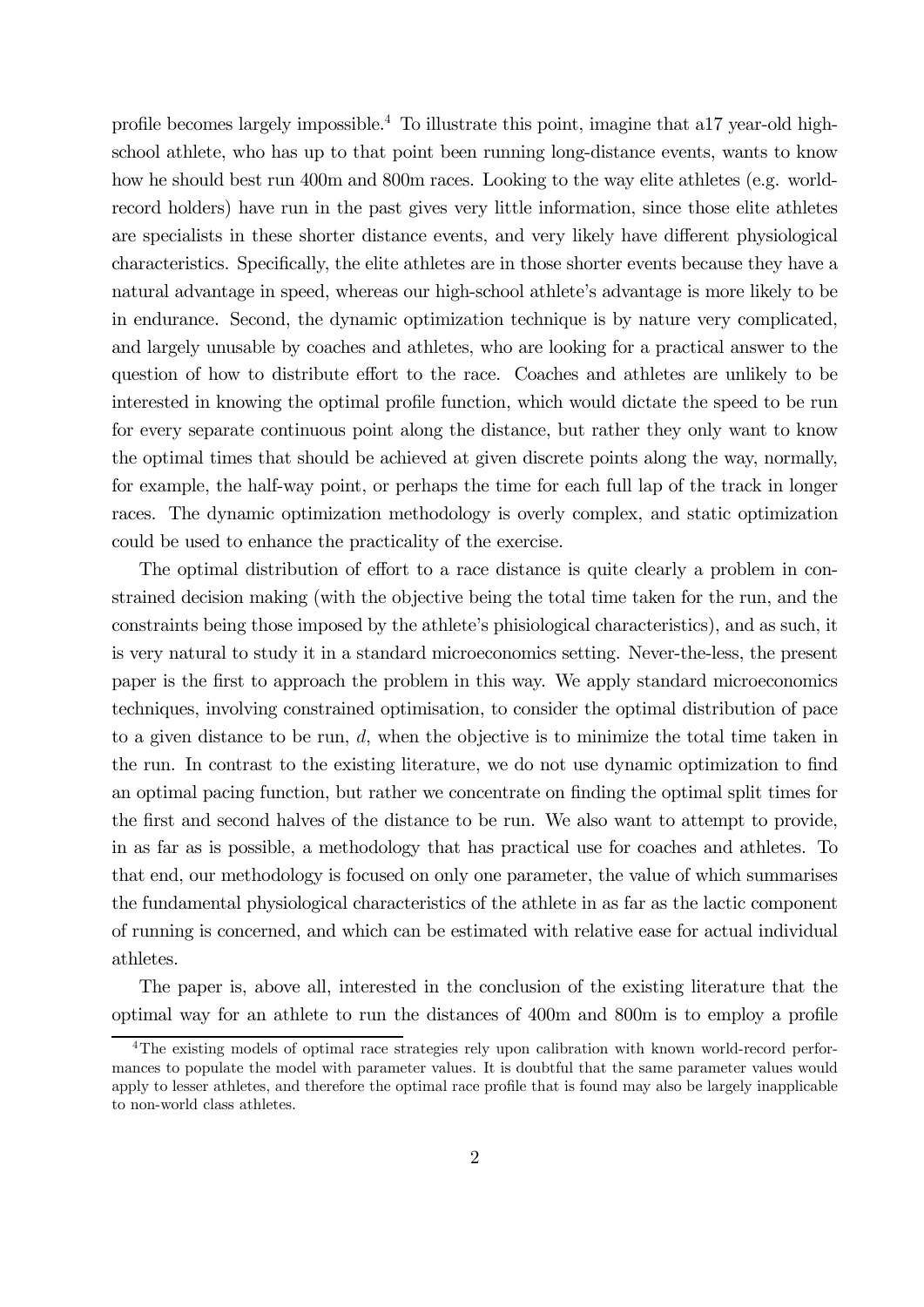of constant deceleration after an initial top velocity has been reached. In terms of split times, the conclusion is that the optimal profile involves the first half of the race being run faster than the second half, that is,  $t_1^* < t_2^*$ . We find that this result is only true for a certain physiological-type, as determined by the value of the principal parameter in our model. There exist other, also commonly observed, physiological types for which the optimal profile is even pacing  $(t_1^* = t_2^*)$ , or aceleration  $(t_1^* > t_2^*)$ . While our model is not calibrated against top international athletes in order to find parameter values, we do present anecdotal evidence from the 2013 World Championships in Athletics to support the claim that the optimal profile depends upon physiological make-up, and that deceleration is not a generically optimal pacing strategy for minimizing the time taken to run. We also provide evidence from one well known runner that supports the critical assumption made on the phisiological constraints. Throughout we are only interested in 400 and 800m running races,<sup>5</sup> and so all of our comments only apply to those two, lactate-intensive, distances.<sup>6</sup>

# 2 Model

The problem is, for any given athlete, to find the optimal split times to cover the first and the second half of the distance, respectively  $t_1$  and  $t_2$ , such that the total time taken,  $T = t_1 + t_2$ , is minimized.<sup>7</sup> The problem is interesting since  $t_2$  is restricted by the value chosen for  $t_1$ ; the smaller is  $t_1$  (beyond some limit point), the larger will be the minimum value that can be chosen for  $t_2$ . This rather obvious statement is, of course, due to the fatigue that is generated by running the first half of the race, which ends up compromising the athlete's ability to perform during the second half of the race. Given the complexitites of that physiological restriction upon the problem, the optimal solution is certainly not trivial.<sup>8</sup>

<sup>&</sup>lt;sup>5</sup>We did also look into swimming races to see if the theory can also be applied there. In general it seems that it may be applicable, but it happens that swimmers (a) have a significant gain on the time for the initial part of the race due to the dive, and (b) tend to have much less variance in their speeds over a race. We therefore conjecture that even in swimming races of similar duration to 400 and 800m runs, the lactate profile is significantly different.

<sup>&</sup>lt;sup>6</sup>Specifically, we hypothesize how the speed of the first half of the race might compromise the ability to run fast during the second half. This compromise will exist for 400 and 800m races (and indeed, for longer distances as well), but it may not be present for shorter races.

<sup>7</sup>Of course, it is not true in all cases that the objective of minimizing the final time is what the athlete should do if the overriding objective is to win a race. On many occasions race tactics will dominate, and a race can be won in a slower than ususal time. However, in many other situations it is true that the primary objective is to minimize total time, and so here we follow the existing literature in adopting final time as our objective variable.

<sup>8</sup> It is known that the overriding constraining element is the accumulation of "lactic acid" in the muscles. Lactic acid is the by-product of muscular activity, and it accumulates faster the more effort is exerted in the activity. Lactic acid accumulation inhibits the maximal use of the muscle, and so the more lactic acid that is accumulated, the less effective will be the maximum capability of the muscle. At extreme levels, the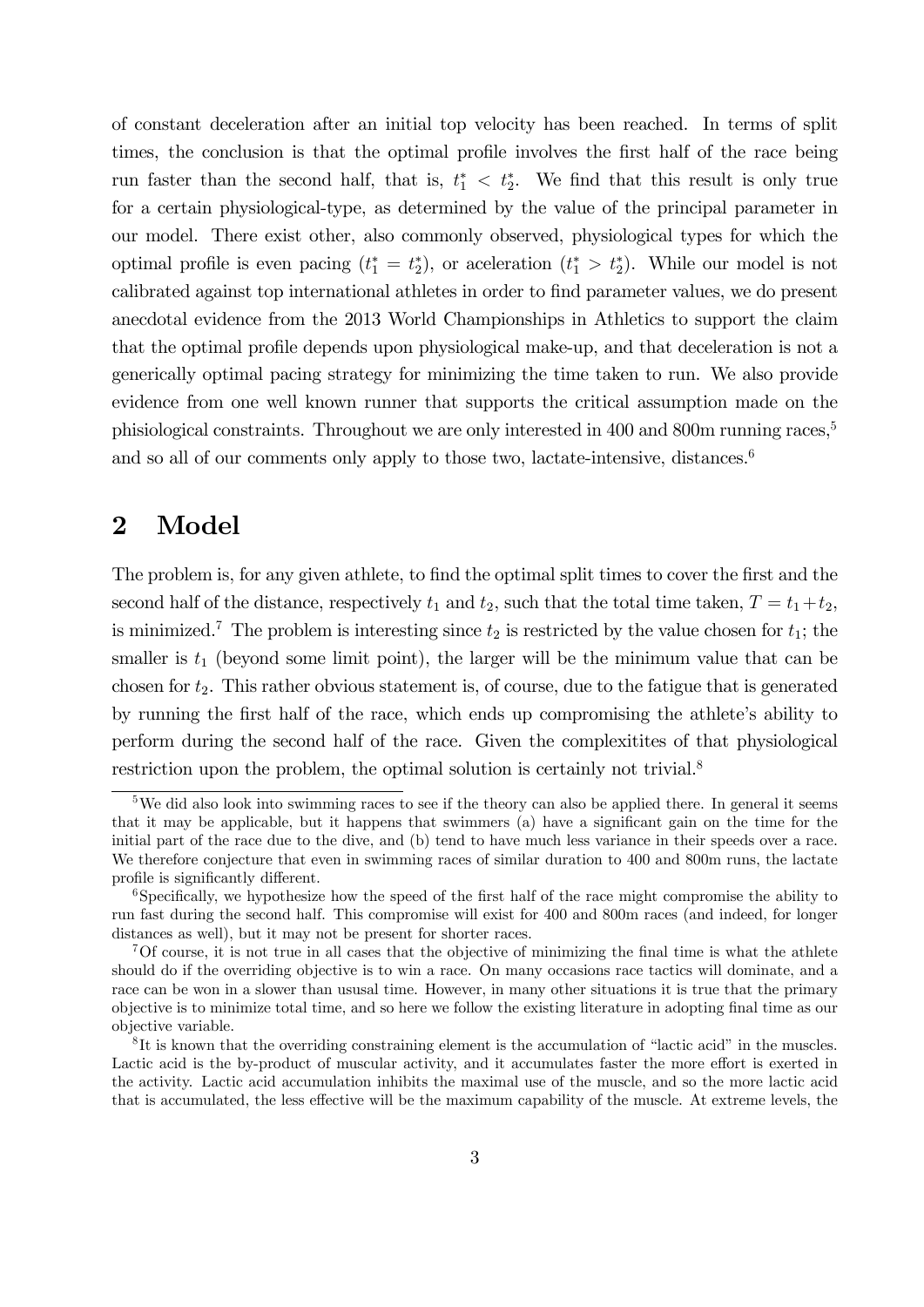It must be clearly noted that athletics is far from being an exact science, and as such any effort to model how a race should be run, and to make predictions about what an athlete is capable of given other performances already achieved, needs to be understood within the context of what we are trying to achieve. Of course there are a great many other factors that will both serve to determine the final outcome and the optimal way to run. Things such as the weather conditions (above all, which way the wind is blowing), how the athlete is feeling, what the other athletes do in the race, and any number of other factors, are all elements that are important but that cannot easily be incorporated into a model of optimal pacing strategies.

The problem is essentially one that fits very easily within the standard theory of microeconomic optimization. The athlete wants to run a distance  $d$  in the least amount of time possible, and in order to do that he/she has to choose the two split times,  $t_1$  and  $t_2$ , for the first half of the run and the second half of the run (both of distance  $\frac{d}{2}$ ) respectively. Therefore, the athlete wants to find the vector  $t = (t_1, t_2)$ , such that the objective  $T(t) = t_1 + t_2$ is minimized, subject to the choice lying within a feasible set,  $F(t)$ .

Our main task is to determine an appropriate representation of the feasible set,  $F(t)$ , which is the set of points  $(t_1, t_2)$  that are feasible ways of running the race. Here, by "feasible", we are implying choices of first and second half split times that the athlete is physically able to carry out. To begin with, we can assume that there exists a known time  $t_m$ , which is a time such that it would extend the athlete's current abilities to the absolute maximum in order to cover the distance  $\frac{d}{2}$  in a single, all-out effort in the time  $t_m$ .<sup>9</sup> Clearly, for the two events that we are considering, we must have  $t_i \geq t_m$  for both  $i = 1, 2.10$  We assume further that this is the only constraint on the first split,  $t_1$ . The constraint on  $t_2$ is much more complex. While it must always be true that  $t_2 \geq t_m$ , we also know that the second split is severely conditioned by the pysiological make-up of the athlete, and the time

muscle will shut-down entirely and cease to work. To give an analogy, it is as if a man is running across a room that gradually fills with water. The increase in the water level is greater the faster the man runs, and his objective is to reach the other side of the room before the water is so deep that he can no longer run. The optimal speed to use to run across the room will depend upon the relationship between how quickly the water level rises and his initial choice of running pace. So it is with running 400m and 800m races; an overly fast first half leads to such a lactic acid build-up that the second half of the race is dissappointingly slow (and painful), and the total time taken can be poor. The lactic acid problem can be mitigated by running conservatively for the first half, but then too much is left to do in the second half, and even though the second half split is fast, again the total time is poor.

<sup>&</sup>lt;sup>9</sup>We may, for example, take  $t_m$  to be the athlete's current personal best performance for a one-off run of distance  $\frac{d}{2}$ . However, in some cases a genuine personal best might not have been recorded, and in that case  $t_m$  would need to be (sensibly) estimated.

<sup>&</sup>lt;sup>10</sup>The time taken for the second half of the race,  $t_2$ , is benefitted by having a running start. This will allow for a trivially small (for the two events that we are considering in this paper) time advantage compared to  $t_m$ . This advantage is notable in 200m races, where the second half is normally run quite a bit faster than the first half, but the advantage dissappears very quickly once the half-distance goes above 100m.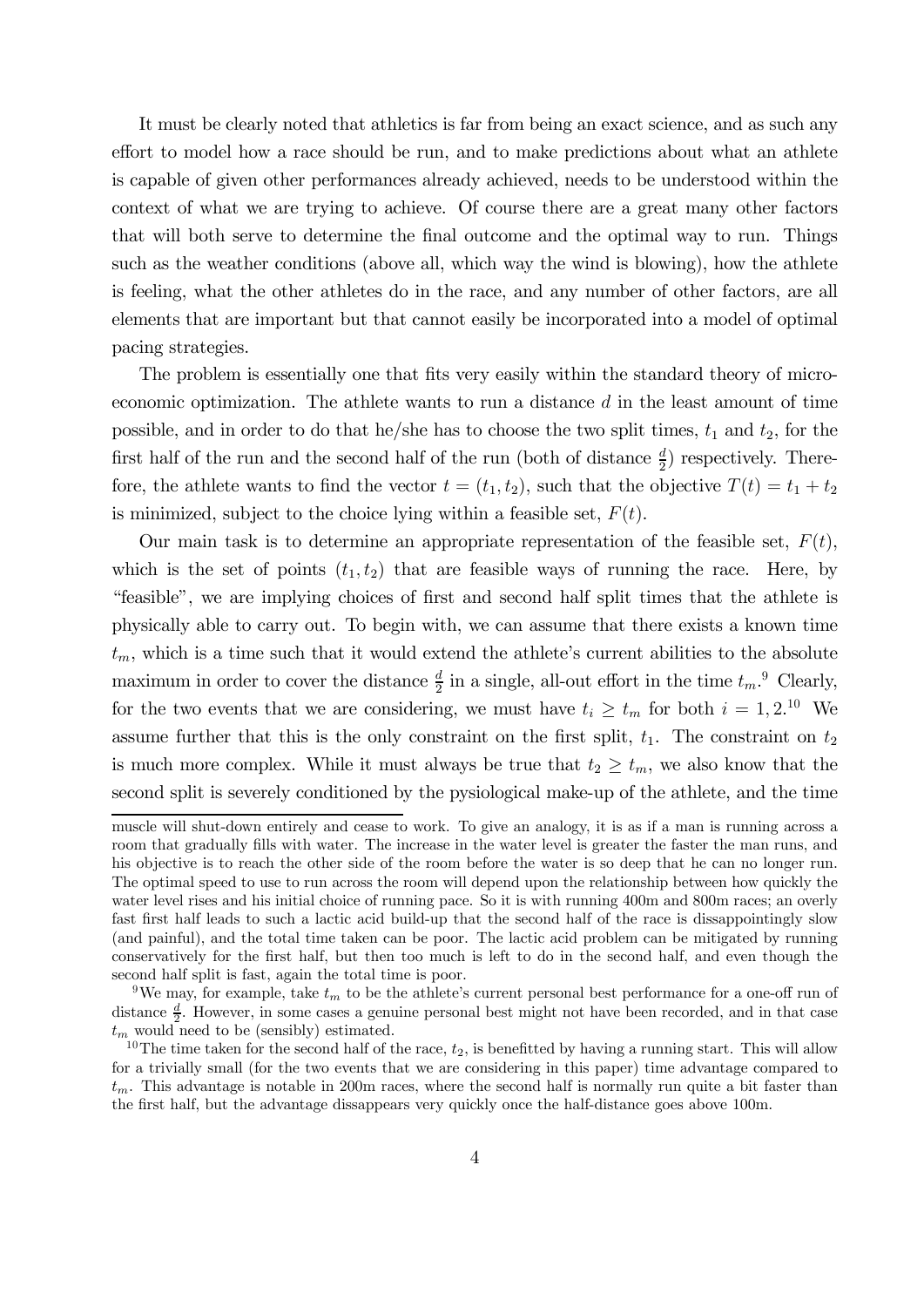already taken on the first split. The faster is  $t_1$ , the slower is the minimum feasible value for  $t_2$ .

It seems reasonable to assume that if the athlete finds a race strategy,  $(t_1, t_2)$  that taxes him to his absolute physical limit (i.e. it is on the boundary of the feasible set), then by increasing either  $t_1$  or  $t_2$ , the run will be less taxing, and therefore still feasible. A sufficient condition for this to happen is that the set of feasible points  $F(t)$  is strictly convex. That is, in  $(t_1, t_2)$  space, there is a convex function  $t_2 = f(t_1)$  which dictates the fastest possible time for  $t_2$  for each given  $t_1$ . The implication of a strictly convex feasible set for the problem at hand, together with the objective of minimising total time, is that we only need be interested in the lower boundary of the set, that is, race profiles that extend the athlete's physical capabilities to the limit. Also, the assumption of strict convexity implies that the optimal race profile is unique.

In microeconomics, one very commonly used assumption for such cases is the Cobb-Douglas functional form. We assume here a particular form of the Cobb-Douglas function, known as the Stone-Geary function. Under that assumption, the lower boundary of the feasible set is given by the following relationship:

$$
(t_1 - t_m)^{\alpha} (t_2 - t_m)^{1 - \alpha} = c \tag{1}
$$

where  $\alpha$  and c are parameters that are individually specific to the athlete at any given time. It is well known that such a specification defines, in  $(t_1, t_2)$  space, a strictly negatively sloped, strictly convex function. The set of points on and above this function is our (strictly convex) feasible set  $F(t)$ . The parameter c is largely irrelevant in the model, as it only measures what is meant by total physical exhaustion, which will change as the athlete gets fitter. Thus, the only parameter of consequence in the model is  $\alpha$ , which therefore summarises the lactic capabilities of the athlete.

Essentially,  $(1)$  is a production function, where the output, c, is "physical exhaustion", and there are two inputs,  $t_1$  and  $t_2$ . The greater is  $\alpha$ , the greater will be the relative contribution to exhaustion of an increase in  $t_1$ , and the less will be the relative contribution of an increase in  $t_2$ . This is a natural definition of an athlete with a greater endurance, or ability to generate speed when (s)he is tired (i.e. in the second half of the race). Likewise, and athlete with a relatively low value of  $\alpha$  suffers much more exhaustion in the second half than in the first for a one unit change in split time, and so would appear to be someone who is able to easily generate speed when fresh but less able to do so when tired. This would be a natural definition of an athlete with better natural speed than endurance.

Solving for  $t_2$ , we find that the exact equation of the lower boundary of the feasible set is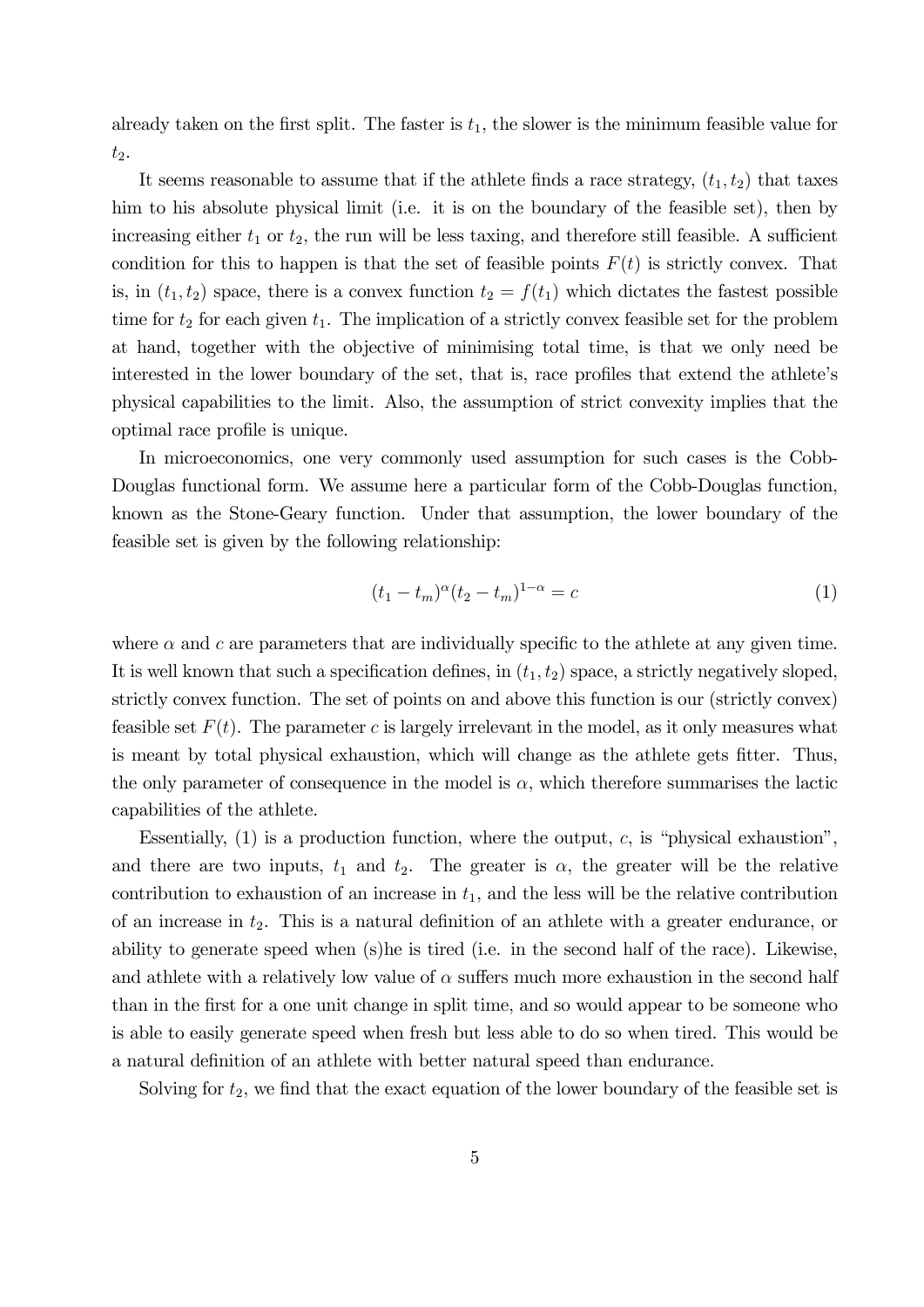$$
t_2 = k (t_1 - t_m)^{-\frac{a}{1-a}} + t_m
$$

where  $k \equiv c^{\frac{1}{1-\alpha}}$  is a constant.

For all that follows, we define

$$
\frac{\alpha}{1-\alpha} \equiv \beta
$$

so that our equation for the lower boundary of the feasible set is

$$
t_2 = k (t_1 - t_m)^{-\beta} + t_m
$$
 (2)

In order for this to be of any practical use, we need to find the two values  $\beta$  and k that are specific to the athlete in question. Since there are only two parameters to estimate, we can easily calculate them with knowledge of two specific points in the  $(t_1, t_2)$  plane through which it is assumed that the function (1) passes. Thus, we need actual data on any two performances over distance d (that is, any two observations  $(t_1^a, t_2^a)$  and  $(t_1^b, t_2^b)$ , such that  $t_i^a \neq t_i^b$  for  $i = 1, 2$ , such that the athlete was fully extended by the end of the run (i.e. both are performances on the lower boundary of the feasible set). Together with the value  $t_m$ , the two observed performances are sufficient to locate exactly the single curve  $t_2 = k(t_1 - t_m)^{-\beta} + t_m$  that passes through the observed performances.<sup>11</sup>

Given two such performances, we have

$$
t_2^a = k (t_1^a - t_m)^{-\beta} + t_m
$$
  

$$
t_2^b = k (t_1^b - t_m)^{-\beta} + t_m
$$

Solving out these two simultaneous equations, we find

$$
\beta = \frac{\ln\left(\frac{t_2^b - t_m}{t_2^a - t_m}\right)}{\ln\left(\frac{t_1^a - t_m}{t_1^b - t_m}\right)}\tag{3}
$$

$$
k = \left(t_2^b - t_m\right) \left(t_1^b - t_m\right)^\beta \tag{4}
$$

 $11$ It is useful, but not absolutely necessary, that the two observed performances be sufficiently different in nature. That is, one should have a very fast first split, and a slow second split, and the other performance should be the opposite.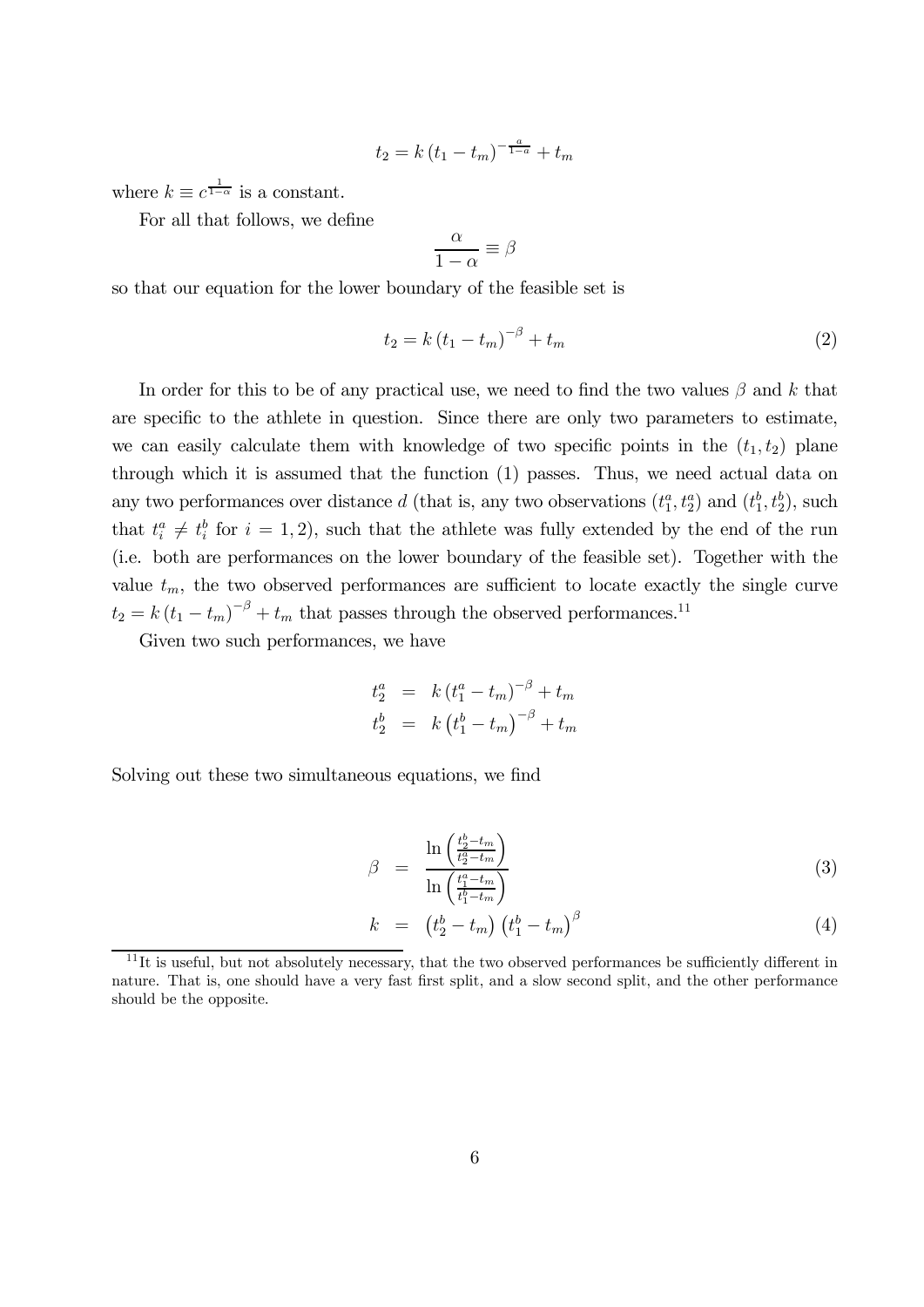## 3 Sebastian Coe as a test

We can test the hypothesis of the suitability of a Stone-Geary restriction function by turning to observed performances of any given athlete, but one who offers a good test-bed is the legendary English athlete Sebastian Coe, and some of his performances over the 800m distance. Coe provides a great test for our hypothesis that the lower boundary of the feasible set can be expressed in Stone-Geary form, since he does have two well-known performances that are indeed very different in nature, both run when he appears to have been in similar physical condition. The first was the European Championships 800m race in 1978 (in Prague), where he ran the first half of the race in 49.3 seconds (up to then, the fastest ever known first lap of an 800m race), and then was only able to run the second half in 55.5 seconds (for a total time of  $1:44.8$ .<sup>12</sup> Then, in 1980, in the famed Olympic 800m final in Moscow, he ran the first half of the race in  $55.0$  seconds,<sup>13</sup> and the second half in  $50.9$  seconds, for a total time of 1:45.9. Even though to get these two performances we have to look to two different years, note that in 1980 Coe ran many 800m races, the fastest three of which were between 1:44 and 1:45, and the fastest of which was 1:44.7. Similarly in 1978, he ran the distance many times, and had 4 performances between 1:44 and 1:45. So he appears to have been in very similar condition during those two years (as opposed to 1979, where he ran an astounding world record of 1:42.4). Coe's 400m personal best time in 1978 was 47.7 seconds, and by 1980 it was 46.9 seconds (run, incidentally in 1979). He only ran two 400m races in 1978, both very early in the season when he was not at his best. In 1980 he did not run any 400m races, but in 1979 he ran four 400m races, including the English AAA Championships (where he ran his personal best time of 46.9, and when he was certainly in very good form).<sup>14</sup> It would seem that the time of 46.9 was likely achieveable in 1978, had he run the race a few more times and later on in the season when he was in better form and running at his best over 800m. Thus for this simulation we take  $t_m = 46.9$ .

Inputting the data from both Prague78 and Moscow80 into (2) and (3), we our two equations for  $\beta$  and k we find:

 $12$ In all of what follows, I round the electronic times, which are measured in hundredths of seconds, to the nearest tenth of a second.

<sup>&</sup>lt;sup>13</sup>The Prague splits are official, but the Moscow splits have been estimated from close observation of video footage of the race.

<sup>&</sup>lt;sup>14</sup>He also has a relay leg to his credit of 45.5 in this same period. Relay carries typically come out faster than an athlete's best race times, mainly because of the benefit of a running start.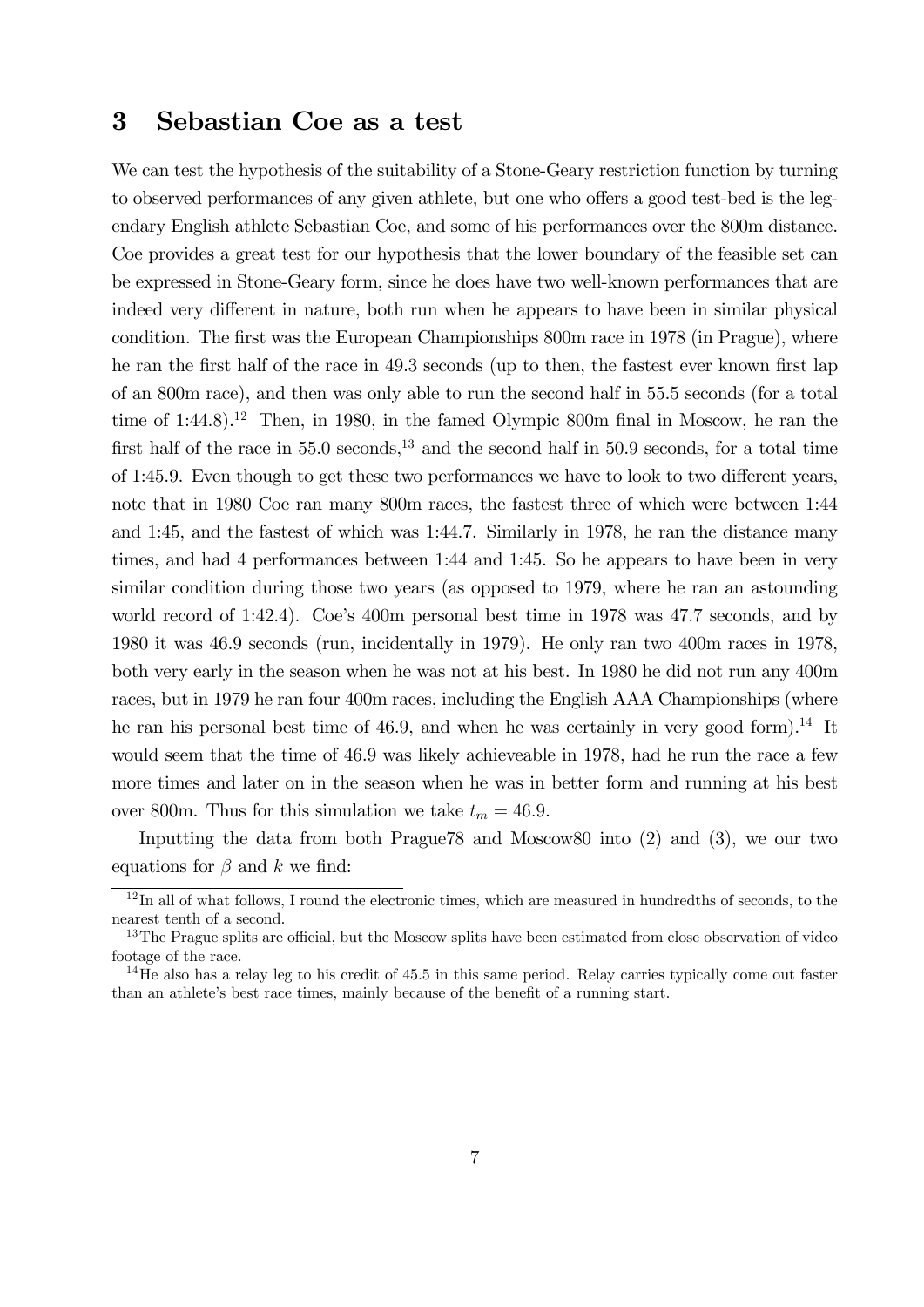$$
\beta = \frac{\ln\left(\frac{50.9 - 46.9}{55.5 - 46.9}\right)}{\ln\left(\frac{49.3 - 46.9}{55.0 - 46.9}\right)} = 0.62929
$$
\n
$$
k = (50.9 - 46.9)(55 - 46.9)^{0.62929} = 14.920
$$

Therefore, our estimate for Coe's constraining equation is

$$
t_2 = 14.920 (t_1 - 46.9)^{-0.62929} + 46.9
$$

Figure 1 shows a graph of this exact equation, together with the two points used to define the curve. The curve is asymptotic to the value  $t_m = 46.9$  on both axes. The feasible set for Coe, based upon these two performances, is the zone of points on and above the curve.



Figure 1: Estimated feasible set for Sebastian Coe

Figure 1 also shows four further points, labeled Brussels78, Stutgart86, London81 and LA84, corresponding to other races that Coe ran and for which split data is available.<sup>15</sup> Of particular interest are Brussels78 and London81, both of which were run in the same years

<sup>&</sup>lt;sup>15</sup>There are two other races for which splits are available - the two 800m world records run by Coe. The first of these was run in 1979 (total time 1:42.4), and the second was run late in the season of 1981 (total time 1:41.7). Both of these are clear outliers when compared to the rest of Coe's many races, and so we do not take them into account for the analysis. Aside from those two particular efforts, he never again managed to run below 1:43 in a huge number of attempts over his carrer.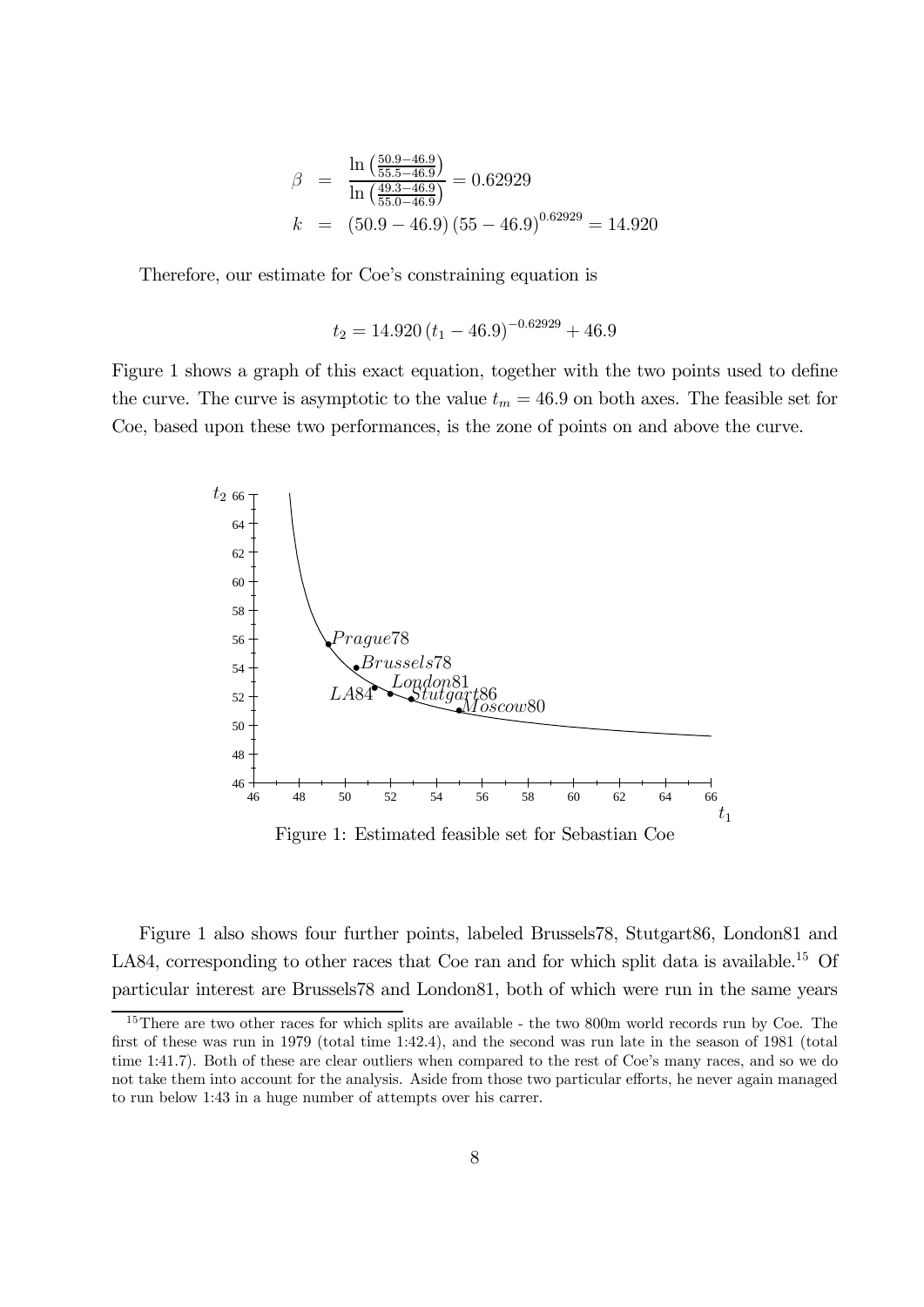as the points used to calculate the frontier curve. In particular, Brussels78 was run within 2 weeks of Prague78, and un Brussels Coe ran the first 400m in 50.5, and the second in 53.8 for a total time of 1:44.3. The prediction from the curve for a race run with a first lap in 50.5 is

$$
14.920 (50.5 - 46.9)^{-0.62929} + 46.9 = 53.563
$$

which predicts a time of 1:44.1 (only 2 tenths of a second from what he actually achieved). The degree to which the curve predicts several other of Coe's races during that year gives credence to the plausibility of our Stone-Geary hypothesis for modelling the restriction on the second-half split.

#### 4 Optimal splits

Go back to equation (2). This defines a curve that is the lower boundary of a strictly convex set of points that we are associating as being the feasible set for the choice problem. The objective function, as represented in the space  $(t_1, t_2)$  is a straight line with slope equal to  $-1$ . A faster total time T is associated with a line that is closer to the origin of the graph. It is therefore obvious that the optimal solution is the point on the boundary of the feasible set that has slope equal to  $-1$ <sup>16</sup>

The first derivative of  $(1)$  with respect to  $t_1$  is

$$
\frac{dt_2}{dt_1} = -\beta k (t_1 - t_m)^{-\beta - 1} = -\beta k (t_1 - t_m)^{-(\beta + 1)}
$$

Thus, the optimal value<sup>17</sup> of  $t_1$ , which we denote by  $t_1^*$  is the solution to

$$
-\beta k (t_1^* - t_m)^{-(\beta + 1)} = -1
$$

It is straight-forward to solve this equation to get

$$
t_1^* = \left(\frac{1}{\beta k}\right)^{-\frac{1}{\beta+1}} + t_m \tag{5}
$$

From (5) we can derive the following:

**Proposition 1** If  $\beta = 1$  then the optimal profile involves even splits, that is  $t_1^* = t_2^*$ . If  $\beta$  < 1 then the optimal profile involves positive splits, that is  $t_1^*$  <  $t_2^*$ . If  $\beta > 1$  then the

 $16$ Of course, we could also easily carry out the implied constrained optimization using the standard Khun-Tucker methodology, but the solution is so obvious that there is little point in doing this.

 $17$ It is easy to check that the second-order condition holds.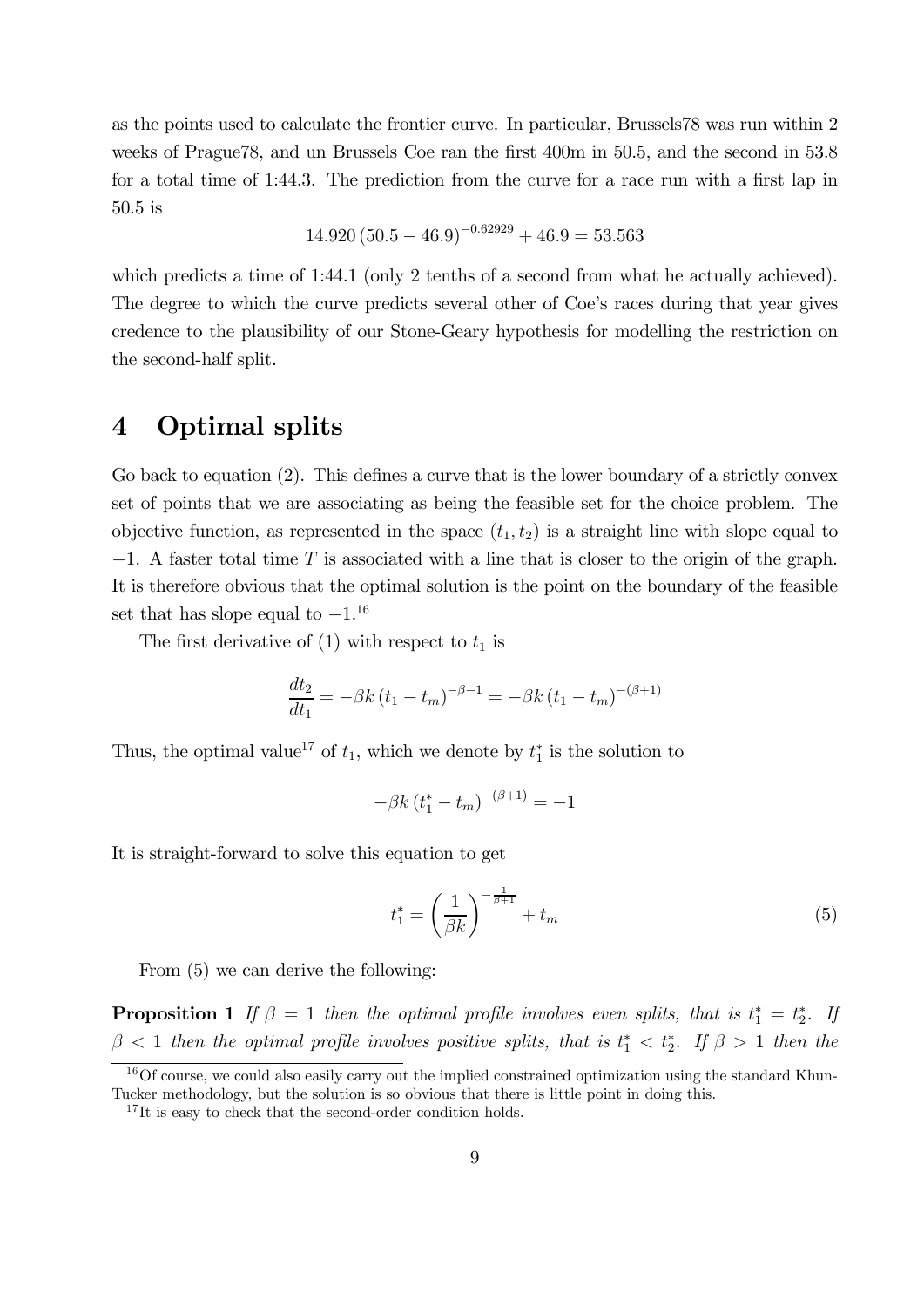optimal profile involves negative splits, that is  $t_1^* > t_2^*$ .

Proof. From (2) and (5), the optimal second half split is

$$
t_{2}^{*} = k (t_{1}^{*} - t_{m})^{-\beta} + t_{m} = k \left( \left( \frac{1}{\beta k} \right)^{-\frac{1}{\beta + 1}} \right)^{-\beta} + t_{m}
$$

This simplifies to

$$
t_2^* = k \left(\frac{1}{\beta k}\right)^{\frac{\beta}{\beta+1}} + t_m
$$

Thus, we get  $t_1^* \leq t_2^*$  as

$$
\left(\frac{1}{\beta k}\right)^{-\frac{1}{\beta+1}} + t_m \lesseqgtr k \left(\frac{1}{\beta k}\right)^{\frac{\beta}{\beta+1}} + t_m
$$

which (again, after a few straight-forward simplifications) reduces to

$$
\beta \lesseqgtr 1
$$

Since  $\beta = \frac{\alpha}{1-\alpha}$ , the condition  $\beta \leq 1$  is equivalent to  $\alpha \leq \frac{1}{2}$ .

As we have noted above, the value of the constant  $c$  plays no part in the optimal choice of splits. All that matters is  $\alpha$ .

## 5 Coe's optimal split

We can begin by noting that we have calculated for Coe that  $\beta = 0.62929 < 1$ , so he should optimally be a positive splitter. The optimal split is given by equation (5) as

$$
t_1^* = \left(\frac{1}{\beta k}\right)^{-\frac{1}{\beta+1}} + t_m
$$

Substituting in the values for  $\beta$  and  $k$  already calculated for Coe, we get<sup>18</sup>

$$
t_1^* = \left(\frac{1}{0.62929 \times 14.92}\right)^{-\frac{1}{1.62929}} + 46.9 = 50.853
$$

With an optimally run first 400m, equation (2) then gives us his optimal second 400m as

<sup>18</sup> Interestingly, in his first biography (Coe and Millar, 1981), Coe discusses his 1979 world record over 800m, in which the first lap was passed in 50.6 seconds, with the following words; "I just followed the pace for the first lap which after Prague, as it turned out, was exactly what Peter and I had calculated to optimum would be." In this quote, "Peter" refers to Coe's father and coach. No further information is given as to exactly how this "optimum" had been calculated.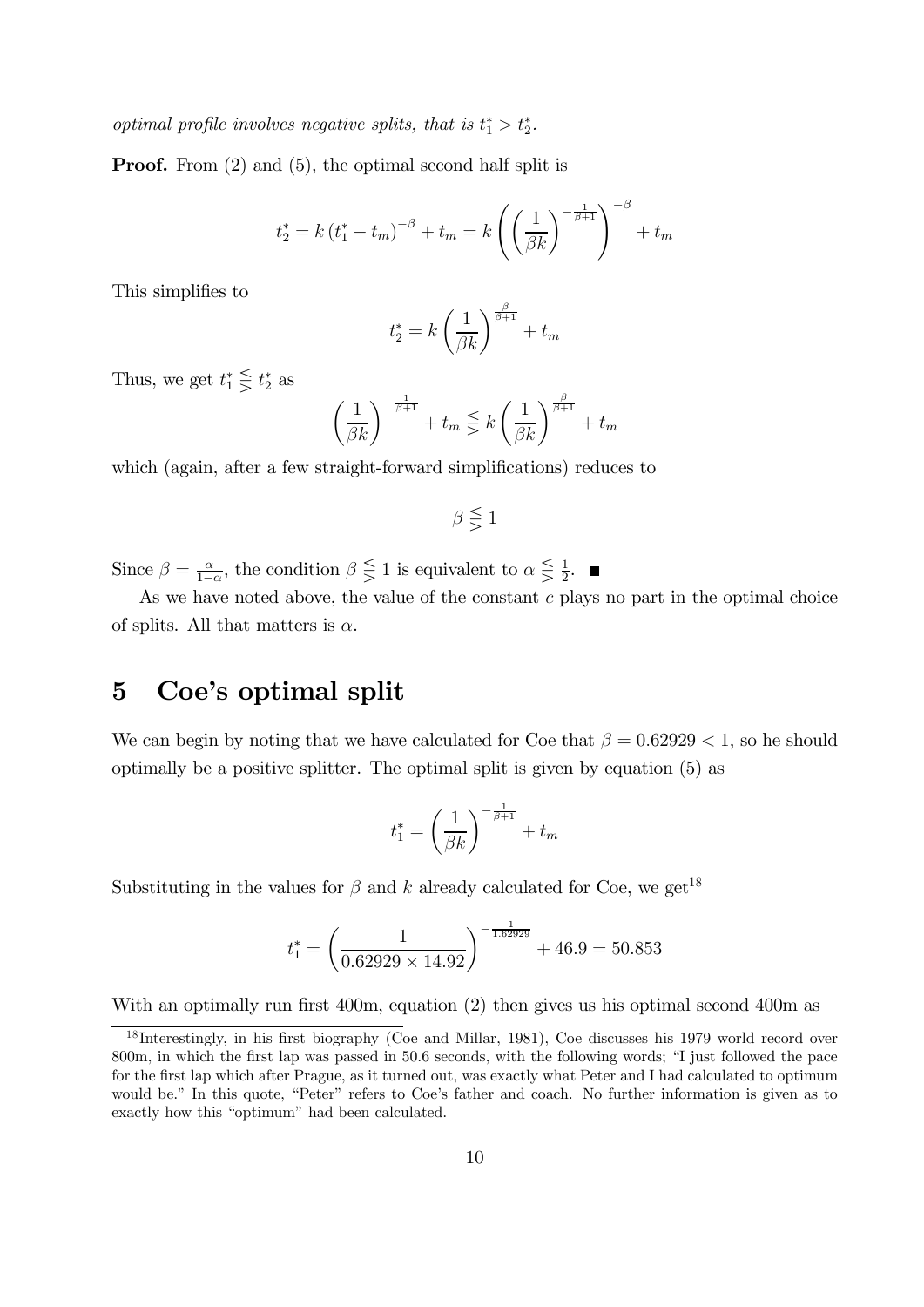$$
t_2 = k(t_1 - t_m)^{-\beta} + t_m
$$
  
= 14.92 \times (50.853 - 46.9)^{-0.62929} + 46.9  
= 53.182

which gives a total time of 1:44.0.



Figure 2: Sebastian Coe's optimal solution

Interestingly, in 1978 Coe did run 1:43.95 (which would be rounded to 1:44.0), but unfortunately we have not been able to find any evidence at all on the lap split that was used in that race.

## 6 Other optimal solutions

Proposition 1 tells us that there might be some athletes for whom negative (or even splitting) is optimal. Those are the athletes with values of  $\beta$  greater than or equal to 1. As discussed above, we hypothesise that  $\beta$  increases with the endurance base of an athlete, so that athletes who are strongly endurance-based, as opposed to strongly speed-based, are more likely to have values of  $\beta$  greater than 1. This would lead to those athletes optimally running the second half of a 400 or 800 meter run faster than the first half. We can gather some supporting evidence for this claim by looking at how different athletes (differentiated by their endurance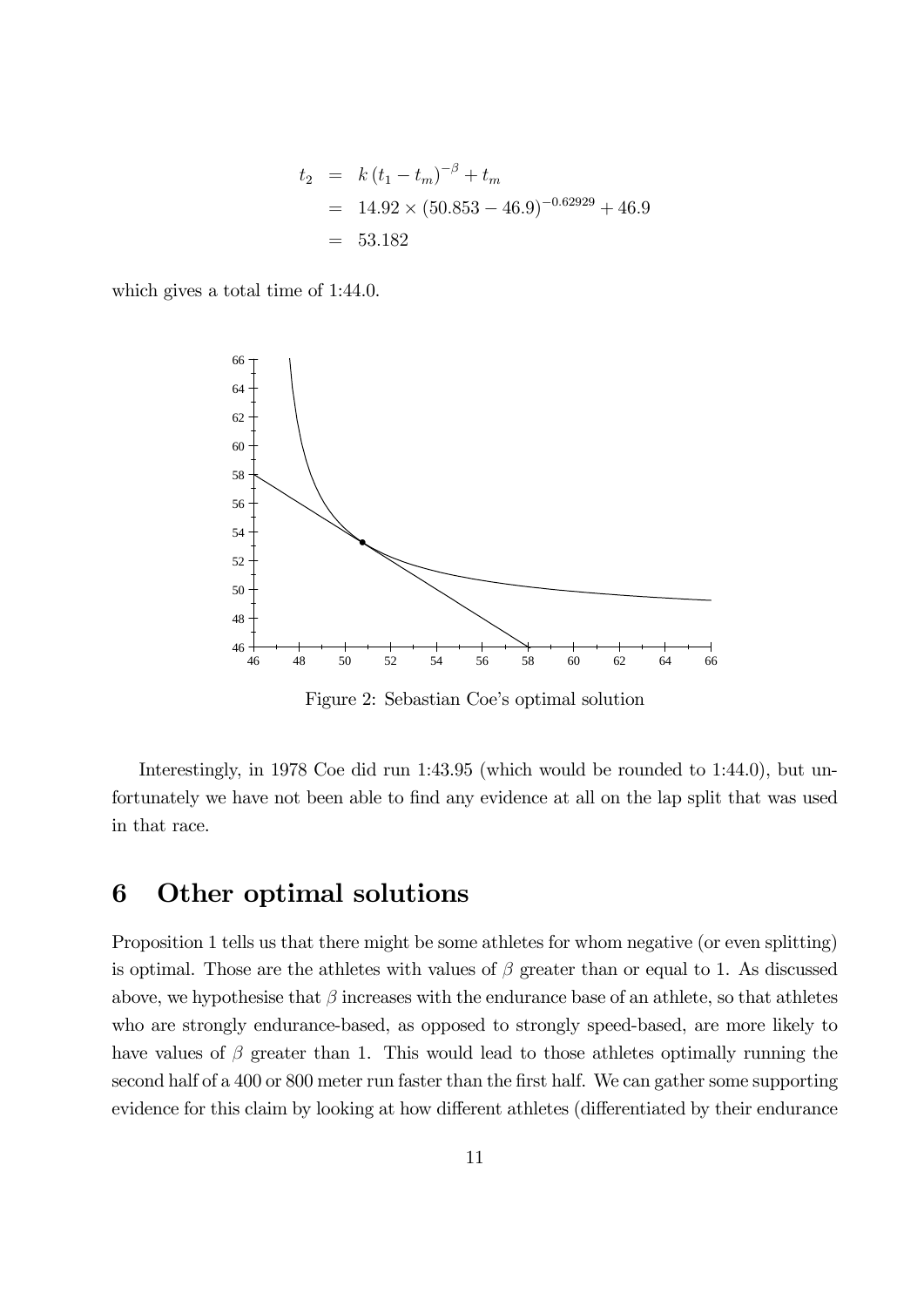base) choose to run a single 400m. The hypothesis is that as the endurance base of the athletes in question rises (at the expense of their speed base), we should see a larger fraction of them deciding to negative split. For example, since the endurance base required to compete as a specialist increases with the distance to be run, we should see a greater fraction of negative split runs in 800m races than in 400m races.19 Indeed, Reardon (2013) has looked at the frequency of negative splits in world record runs for which official half-way split times were reliably recorded. Aggregating men and women, for the 400m there have been 34 such records, all of which were positive split. On the other hand, for the 800m there have been 42 such records, of which 39 (92.8%) were positive split.<sup>20</sup>

As a further test of this hypothesis, we consider the last 400m of all of the races at the 2013 world champs of non-obstacle<sup>21</sup> races of 1 lap or longer. The underlying assumption is that once the race gets into the last lap, any tactical concerns have all played out, and all athletes have the same strategy, which is to run the last lap as fast as possible. Of course, different athletes will start that last lap in different states of lactic acid accumulation (depending on their physiological make-up, their training, their mental state, and any number of other things), but that does not alter the idea that given their speed reserves at the start of the last lap, it is in their best interests to distribute those reserves over the lap such that the lap is run in the fastest possible time. If our hypothesis is correct, then we should see the frequency of negative splitting over the two 200m sections of the last lap increasing as the length of the overall race increases (i.e. as the athletes involved become more and more endurance based). The data (which is calculated from statistics available from the specialist magazine Track and Field News), is given in Table 1 and Figure 3.

 $19$ This general theory would also explain why it is relatively uncontroversial that distances longer than 800m, which are heavily dominated by endurance based athletes, should be optimally run with even, or perhaps negative, splits.

<sup>&</sup>lt;sup>20</sup>Of the 40 mile records,  $60\%$  were positive split, while of the 42 records for 10000m, only 52.4% were positive split.

 $21$ The two obstacle races that we do not consider are the 400m hurdles, and the 3000m steeplechase.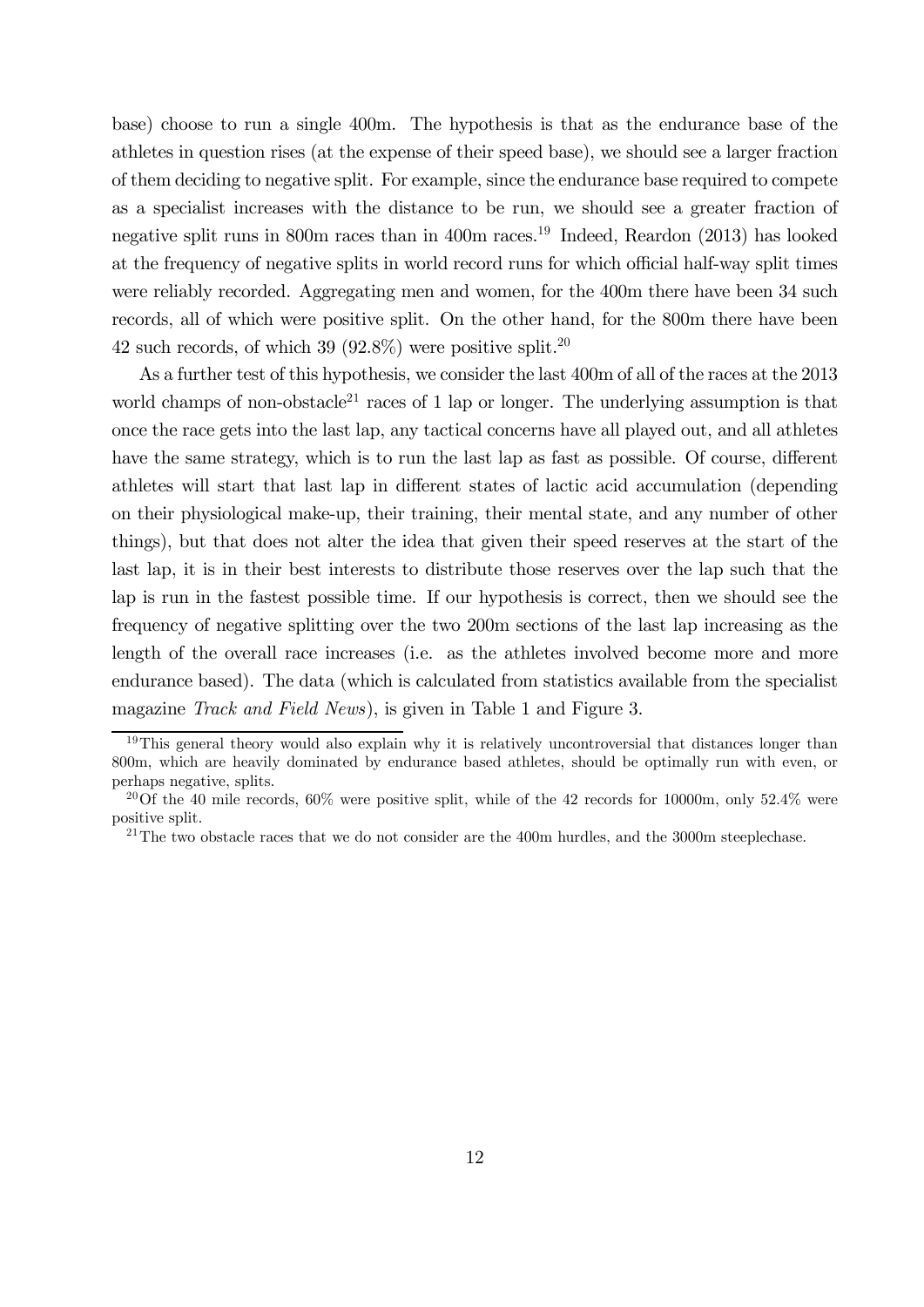| <b>Unampionsmps</b> |               |                 |                  |                                    |
|---------------------|---------------|-----------------|------------------|------------------------------------|
|                     | ave 1st $200$ | ave $2nd$ $200$ | ave differential | $n^{\circ}$ non-positive splitters |
| $400$ M             | 21.6625       | 22.9625         | 1.3              | 0/8                                |
| 400 W               | 23.6375       | 26.625          | 2.9875           | 0/8                                |
| 800 M               | 26.6          | 27.225          | 0.625            | 4/8                                |
| 800 W               | 30.3875       | 30.825          | 0.4375           | 4/8                                |
| 1500 M              | 27.2125       | 26.475          | $-0.7375$        | 8/8                                |
| 1500 W              | 30.3833       | 29.9833         | $-0.4$           | 5/6                                |
| 5000 M              | 26.8666       | 27.2666         | 0.4              | 3/6                                |
| 5000 W              | 32.1333       | 31.9166         | $-0.2166$        | 5/6                                |
| 10000 M             | 28.075        | 27.2            | $-0.875$         | 3/4                                |
| 10000 W             | 30.925        | 30.9            | $-0.025$         | 2/4                                |

Table 1: 200m split data for the last laps of finals at 2013 World Althletics  $Chomnion, <sup>22</sup>$ 



Figure 3: Second 200m time less first 200m time of last lap of races of at least 400m at 2013 World Athletics Championships (top 4 finishers)

Table 1 is fairly conclusive. All of the runners in the 400m finals (men and women) utilized a strategy of positive splitting, as one might expect of the more speed based athletes that populate that event. But as the distance of the event increases, so in general does the

 $^{22}$ The data source gives information on the first 8 runners for 400m, 800m for both men (M) and women (W), the first 8 runners in 1500m men, the first 6 in 1500m W, 5000m M and W, and the first 4 runners for 10000m M and W.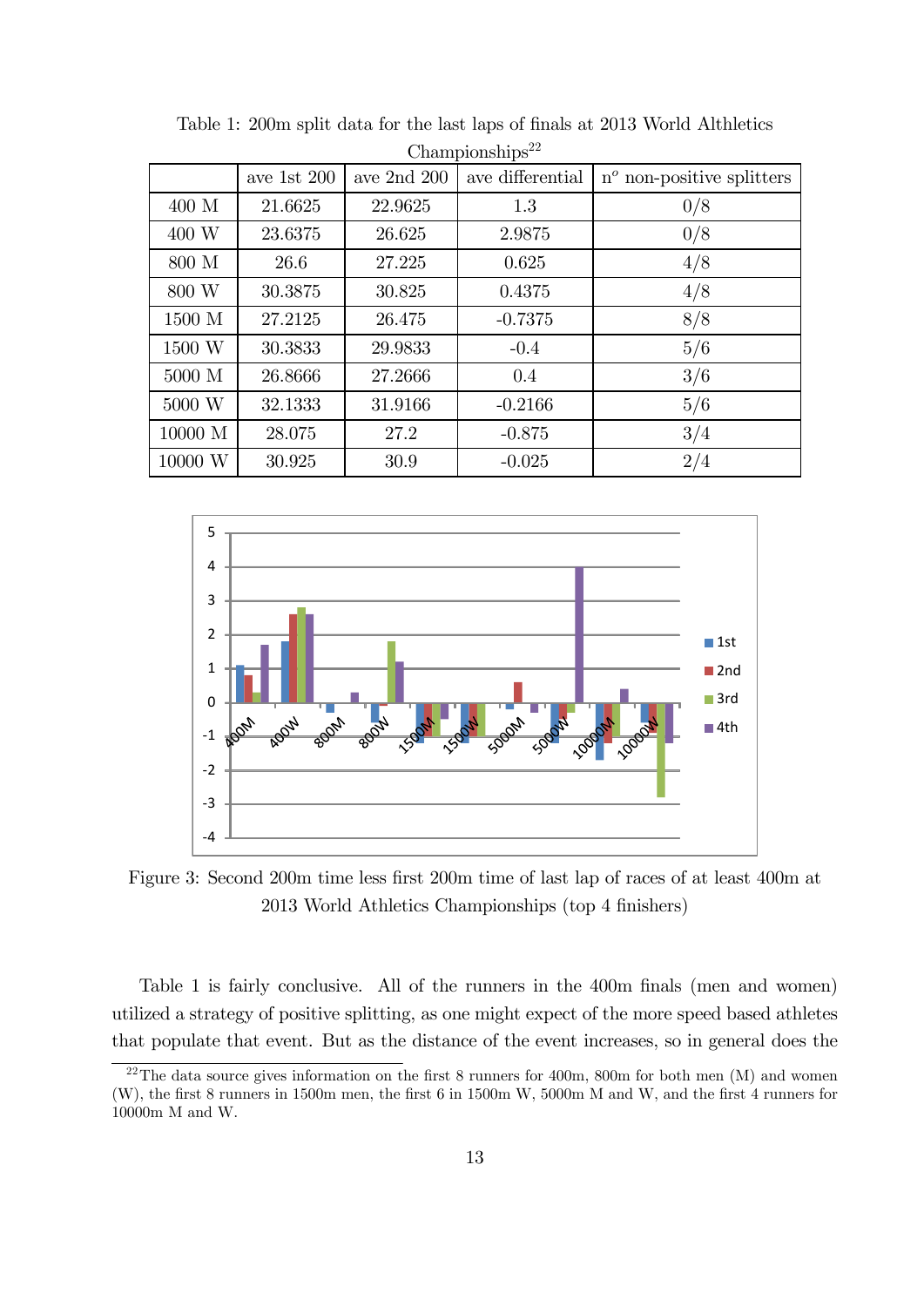proportion of non-positive splitting athletes. Thus, this evidence points to more endurance based athletes tending to find that negative (or even) splitting is an optimal strategy.

Aside from the 4th place-getter in the women's 5000m (who clearly ran a poorly judged race - see Figure 3), the overriding profile for races at 1500m and above is to negative split (second 200m time less first 200m time is negative). The unanimous profile for 400m runners is to positive split, and the 800m runners are more evenly bunched — some are positive splitters, others even splitters, and still others are negative splitters. Of course, it needs to be reiterated clearly that this is only circumstantial evidence, and by no means is this data presented as a claim for any sort of general result.

#### 7 Conclusions

The existing literature on the optimal pace strategy to run 400m and 800m distances concludes that an athlete with the objective of running the distance in the least possible time should use a strategy of positive splitting (i.e. running the first half of the race faster than the second). In this paper, using a standard microeconomics model, we find that the choice between positive splitting, negative splitting, or even splitting depends critically upon the physiological make-up of the athletes. More speed-based athletes should probably use positive splits, but heavily endurance-based athletes might find that their optimal strategy is not one of positive splitting. Thus, in as much as most runners who participate in 400m races are speed based, it is true that most 400m runners should probably use a strategy of positive splitting. But this result does not carry over to *any* athlete wanting to run the 400m race as fast as possible. An analogous comment applies to the 800m run as well.

Furthermore, the paper provides a simple and practical test, that can be used to individualize the maximization problem to the characteristics of any given athlete. This contrasts with the existing literature, which is based squarely upon finding parameter values from calibration against only top international runners. Here, we have *exemplified* the methodology with data from a top international runner (Sebastian Coe), but the methodology itself is not specific to that athlete. Rather, any athlete can find their own parameter values, fit them to the model, and output their own individual optimal split for the half-way point in a race.

## References

[1] Aftalion, A. and J.F. Bonnans (2013), "Optimization of Running Strategies Based on Anaerobic Energy and Variations of Velocity", INRIA Research Report 8344. Available at hal.inria.fr/docs/00/85/11/82/PDF/RR-8344.pdf